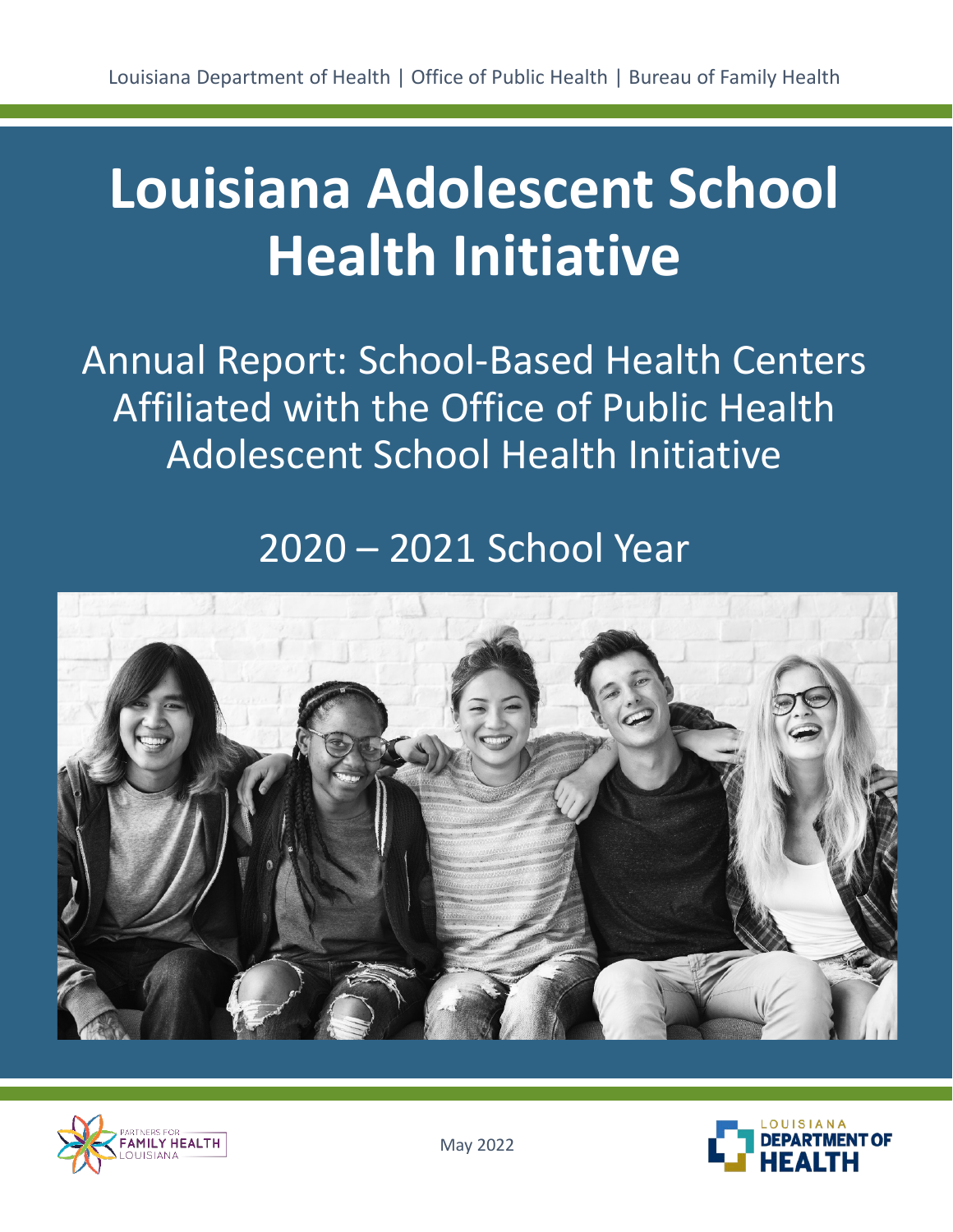### **Table of Contents**

This report contains an overview of School-Based Health Center (SBHC) operation for those programs affiliated with the Office of Public Health – Adolescent School Health Initiative. In Louisiana, there are approximately 78 SBHCs operating in the state. During the 2021-2022 school year, 58 SBHCs were affiliated with the Office of Public Health. This report is an overview of the services and data from the 2020-2021 school year for those 58 School-Based Health Centers.

|          | 3                        |
|----------|--------------------------|
|          | $\overline{4}$           |
|          | $\overline{\phantom{0}}$ |
|          | -6                       |
|          |                          |
| Appendix |                          |
|          | 8                        |
|          | 10                       |
|          | 11                       |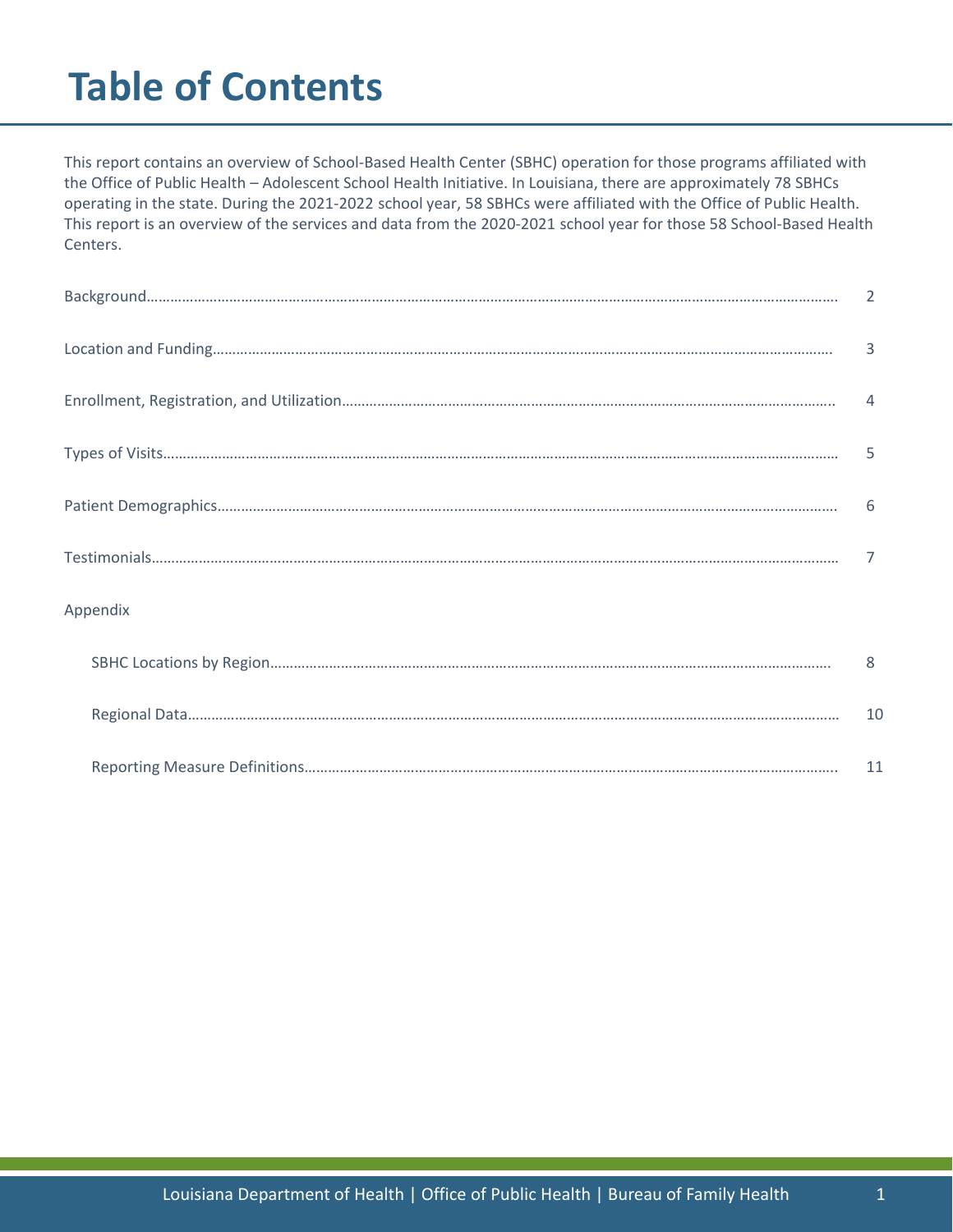### **Background**

### **About the Adolescent School Health Initiative**

The Adolescent School Health Initiative is authorized by R.S. 40:31.3 and is facilitated by the Louisiana Department of Health, Office of Public Health (OPH), Bureau of Family Health. This statute requires OPH to establish an adolescent school health initiative to facilitate and encourage development of comprehensive health centers in public middle and secondary schools in Louisiana. School-based health centers (SBHCs) provide preventive health services, counseling, acute health services, and appropriate referrals for acute health services. OPH carries out this charge through:

- Convening the Adolescent School Health Initiative Coordinating Council that advises on matters related to the implementation, oversight, and funding of SBHCs.
- Provision of evidenced-based guidelines related to medical and behavioral health services for children and adolescents.
- Collaboration with Medicaid, Louisiana Department of Education, and other system partners with an interest in health services in schools and school-based health centers.
- Provision of guidance, technical assistance, and support with quality improvement initiatives to the SBHC sponsors and centers that receive financial subsidy through Louisiana Clinical Services.

August 29, 2021 marked the 30<sup>th</sup> anniversary of the initiative. Since its inception thousands of students have received medical and behavioral health services in schools through a school-based health center.

#### **About School-Based Health Centers (SBHCs)**

School-Based Health Centers (SBHCs) were founded in the 1980's to provide convenient access to preventive, acute and behavioral health care to adolescents who might otherwise have limited or no access. The first SBHCs were established by the Robert Wood Johnson Foundation.

SBHCs support academic achievement by working with students in a safe and confidential manner to address physical and mental health barriers that hinder academic success. In addition to providing direct services, SBHCs empower students to embrace healthy lifestyle changes through health education and prevention programs.



#### **SBHC Staff**

SBHC staff may include primary care providers (MD, NP, PA), nurses (RN, LPN), behavioral health providers (LCSW, LPC, LMSW), a data coordinator, a medical director, and a center director. Centers link students to a multidisciplinary care team and collaborate with students' Primary Care Providers (PCP) to ensure they receive the best care possible. The holistic approach to care allows health disparities that adolescents and other age groups experience to be uniquely addressed.

#### **SBHC Services**

SBHCs offer an assortment of wellness services to the students they serve. Availability of services varies center by center. Services include the following:

- Annual Well Child Visits
- Preventive Health Screenings
- Chronic Conditions Care
- Abstinence Counseling
- Behavioral Health Counseling
- Referrals to Outside Providers
- Immunizations
- STI/HIV Screening Laboratory Tests Risk Assessments
- Illness and Injury Care
- Sports Physicals
- Health Education
-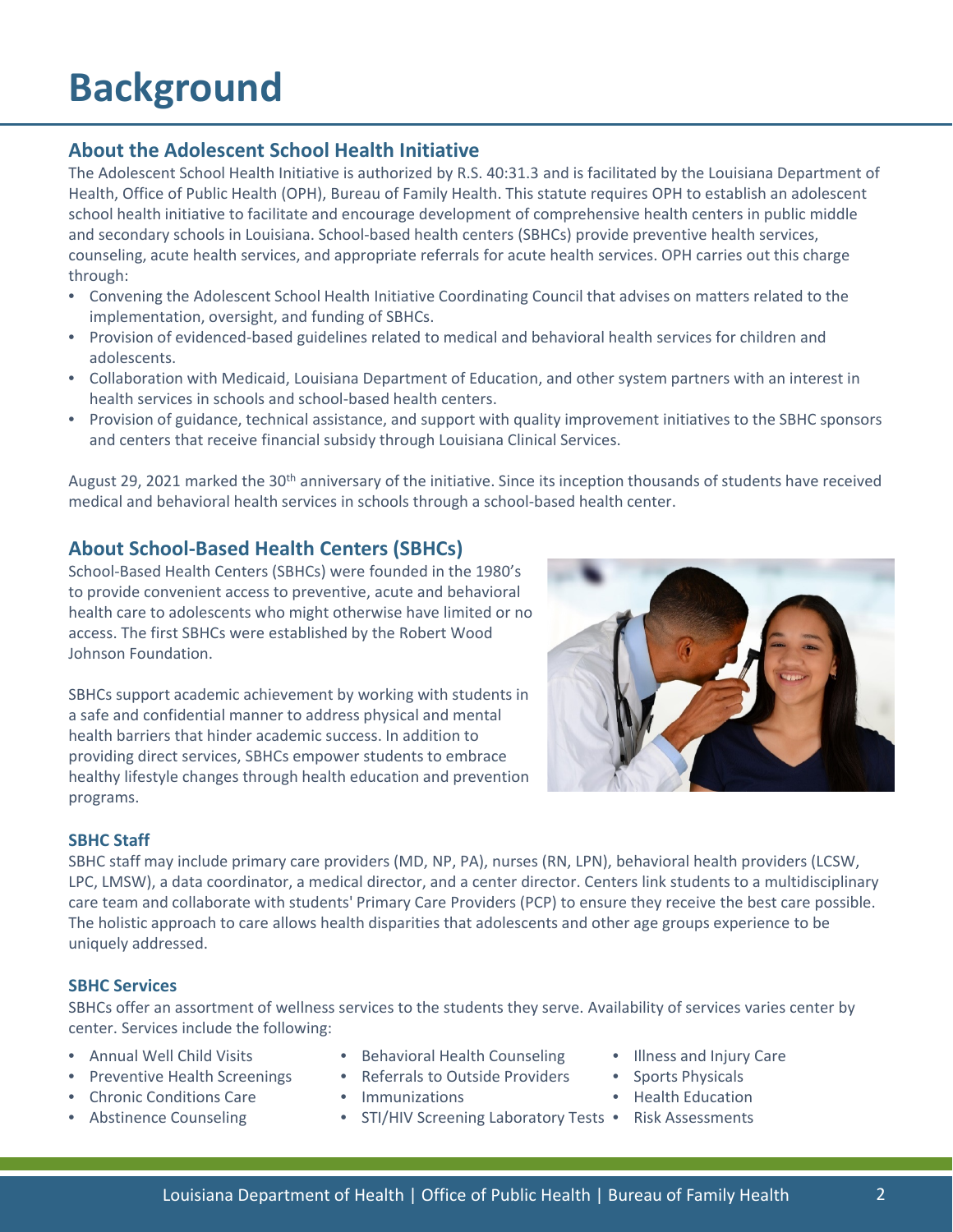### **Location and Funding**

As of March 2022 there are 58 School-Based Health Centers (SBHCs) across the state of Louisiana. The map to the right shows the number of SBHCs in each parish. The centers provide medical and behavioral health services to students at the school where the SBHC is located (host school), and may also provide services to students who attend schools located near the host school (feeder schools). In addition to the 58 host schools, there are 21 feeder schools for a total of 79 public and charter schools served across 25 of the 64 parishes in Louisiana. A more detailed breakdown of SBHC locations can be found in the Appendix.

Most of the centers (55) are open 5 days a week during school hours. The other 3 SBHCs operate 2-3 days a week during school hours.



#### **Funding and Sponsoring Agencies**

SBHCs have three main funding sources: revenue (from Medicaid and commercial insurance) generated from the services they provide, support from a sponsoring agency, and support through contracts with Louisiana Clinical Services (LCS). In the 2020-21 school year (SY21), 21 sponsoring agencies contracted with LCS to jointly fund and provide services to all 58 SBHCs. The Office of Public Health does not provide any financial support - their role is to facilitate and oversee functions. Sponsoring agencies include public and private healthcare providers, and public entities who are willing to assume a leadership role in the school/community partnership. The types of agencies in SY21 were as follows:



#### **Number of SBHCs**

Since 2018, 6 SBHCs have closed. Increases in operating cost and low utilization resulted in the closure of 5 of these SBHCs. Sponsoring agencies could not continue to bear the cost and decided to close the sites resulting in a discontinuation of services. An additional SBHC closed In November 2018 because the school system elected to discontinue their collaboration with the sponsoring agency.

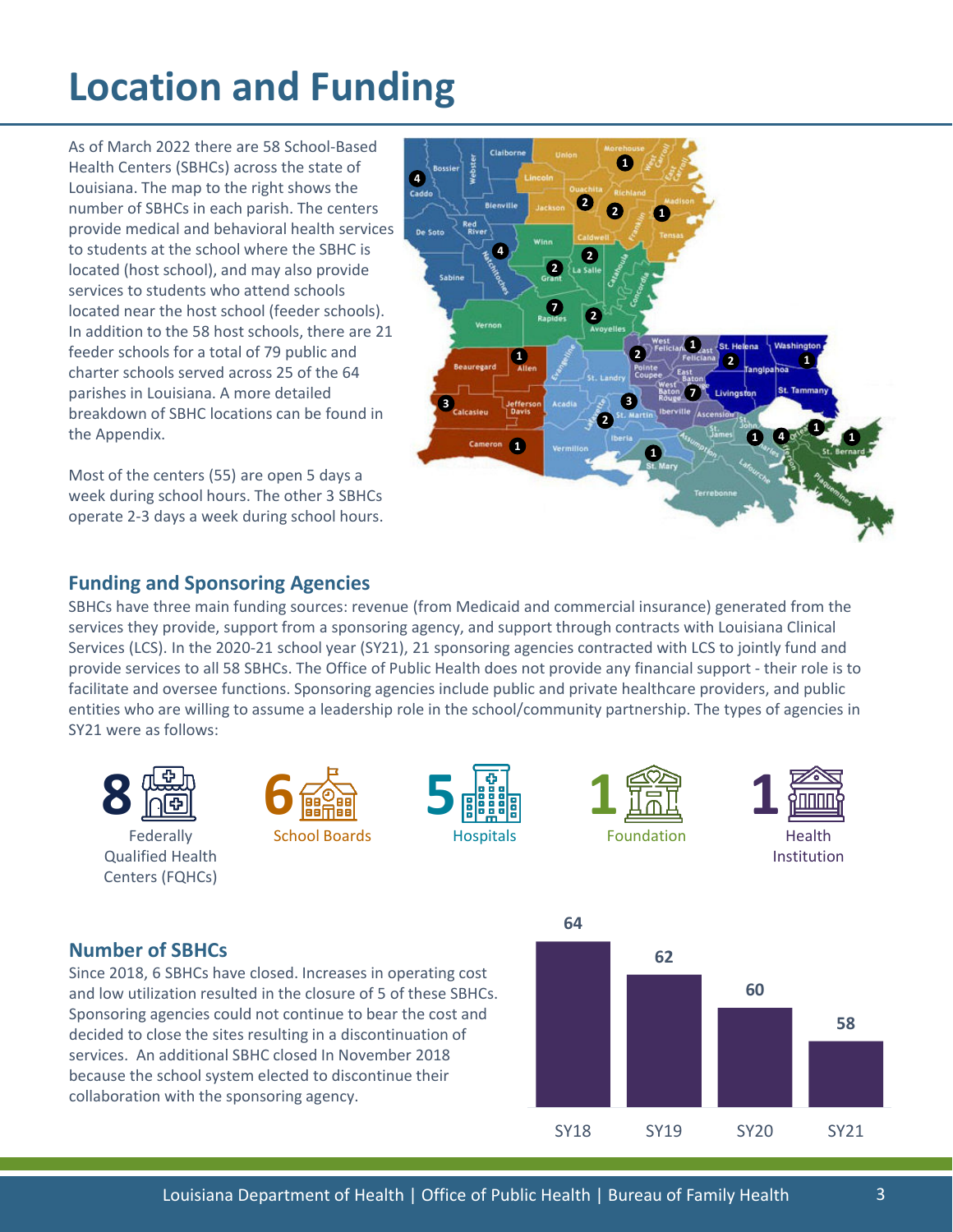### **Enrollment, Registration, and Utilization**

In the 2021-21 school year (SY21), 49,396 students were enrolled at the 58 schools with a SBHC. Schools report these numbers to Department of Education every year by Oct  $1<sup>st</sup>$  to receive Title 1 funding. Overall school enrollment increased from SY20.



#### **Registration and Utilization Rates**

Prior to receiving services, a student must be registered at the SBHC. In SY21, 79% (38,923) of the students enrolled were registered with a SBHC. This is the registration rate. A student is considered registered when a parent/legal guardian signs a consent form giving permission for a student to receive services. Parents may withdraw consent at any time by providing written notification of their desire to discontinue services. The majority of consent forms are obtained at the beginning of the school year, however students may submit a signed consent form at any point throughout the school year. Despite the decreased number of students on campus due to a move to virtual learning because of the COVID-19 pandemic, there was still a relatively high number of students registered with a SBHC.

Of the total number of students who had access to a SBHC by being enrolled in the school, 45% (22,443) utilized (had at least one visit to the SBHC) the center during the school year. This is the utilization rate.

Both the registration and utilization rates decreased in SY21. The registration rate decreased from 86% in SY20 to 79% in SY21, and the utilization rate declined from 58% to 45%. SBHC Directors reported a decrease in utilization because there were fewer students on the campus due to the COVID-19 pandemic.

Overall, SY21 resulted in an increase in the number of students who registered to receive SBHC services. The increase in registration totals may be attributed to the increase need for health services during the pandemic, and the decrease in utilization rate may be due to a decrease in the number of students on campus, as many were participating in virtual learning.

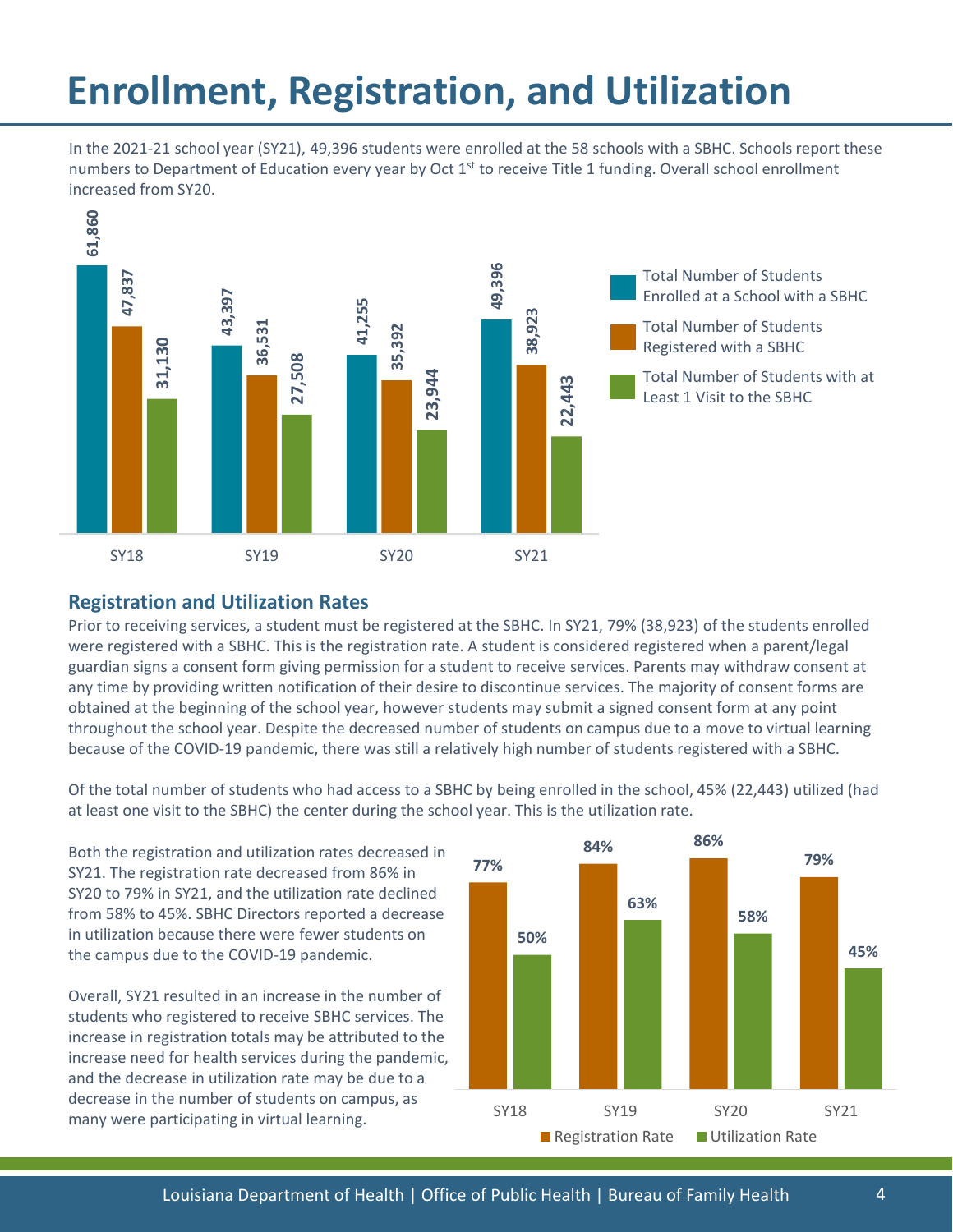## **Types of Visits**

The utilization of an electronic medical record (EMR) is required to contract with Louisiana Clinical Services. Eleven different types of EMRs were utilized across the 58 SBHCs in the 2020-21 school year (SY21). Under this contract, SBHCs must report on registration, utilization, total number of visits, and data on the 5 standardized performance measures identified by the [National School Health Alliance:](http://www.sbh4all.org/wp-content/uploads/2017/01/Quality-Counts-Standardized-Performance-Measure-Definitions.pdf) annual well-child visit, annual risk assessment, body mass index (BMI) screening and nutrition/physical activity counseling, depression screening, and chlamydia screening. More information on these reporting measures can be found in the Appendix.

While most SBHC visits were for medical reasons, almost one-third were for behavioral health. The majority of students utilized SBHCs to address acute illness and injury needs. The standardized performance measures below are for students who had at least one visit to the SBHC and are in the corresponding age group as defined by the national measures.



visit. This is a decrease from previous years. Of the students who had at least one visit to the SBHC, more than half (51.5%) has a well-child visit.

#### **COVID-19**

The COVID-19 pandemic not only impacted the method of learning instruction for students in SY20 and SY21, but also impacted the role of SBHCs. CDC Guidelines, state mandates, and school system mandates resulted in some changes to the provision of SBHC services. School administration varied in their responses to the COVID pandemic. Some relied more heavily on their SBHC to serve as the health care expert, while others remained cautious of the impact of COVID on their school campus. Many SBHCs experimented with telehealth visits.

In response to COVID, SBHCs provided additional services such as:

- COVID education for students, parents and staff
- COVID testing
- Drive-thru immunization clinics
- Drive-thru wellness clinics

• Mental health screenings required by school system

SY18 SY19 SY20 SY21

- Temperature checks
- Referrals for COVID services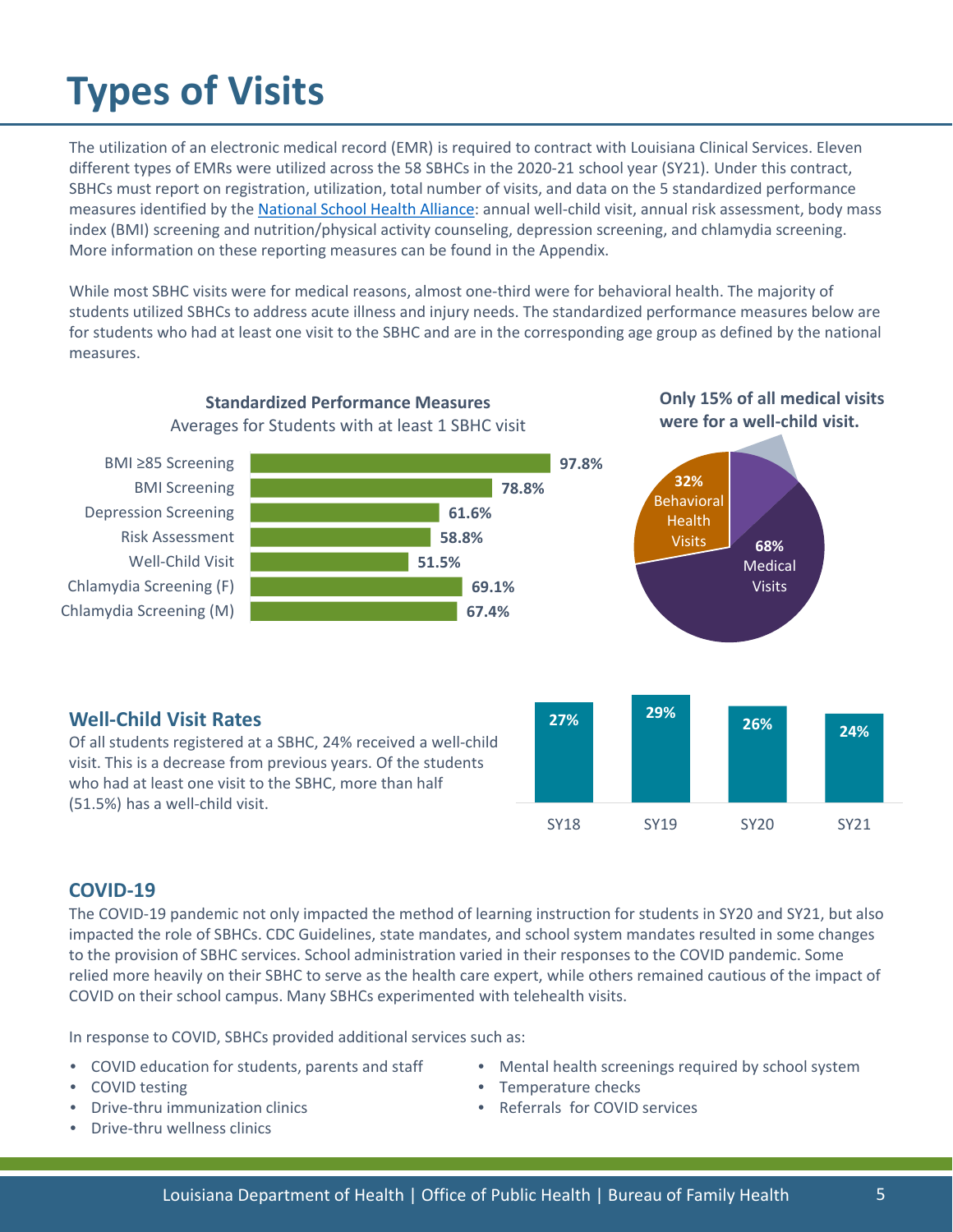### **Patient Demographics**

SBHCs are strategically placed in areas of greatest need in an attempt to address social determinants of health, including access to services, chronic disease, adverse childhood experiences, insurance status, socio-economic status, and various other demographic determinants that affect the health status of adolescents.

SBHCs provide services to students on elementary, middle and high school campuses. The majority of students who visit a SBHC attend middle and high schools as required by the adolescent health initiative. SBHCs must be able to bill Medicaid and private insurance companies, but services are provided with no out-of-pocket costs to parents or guardians. Students with and without insurance receive the same level of care at the SBHC.

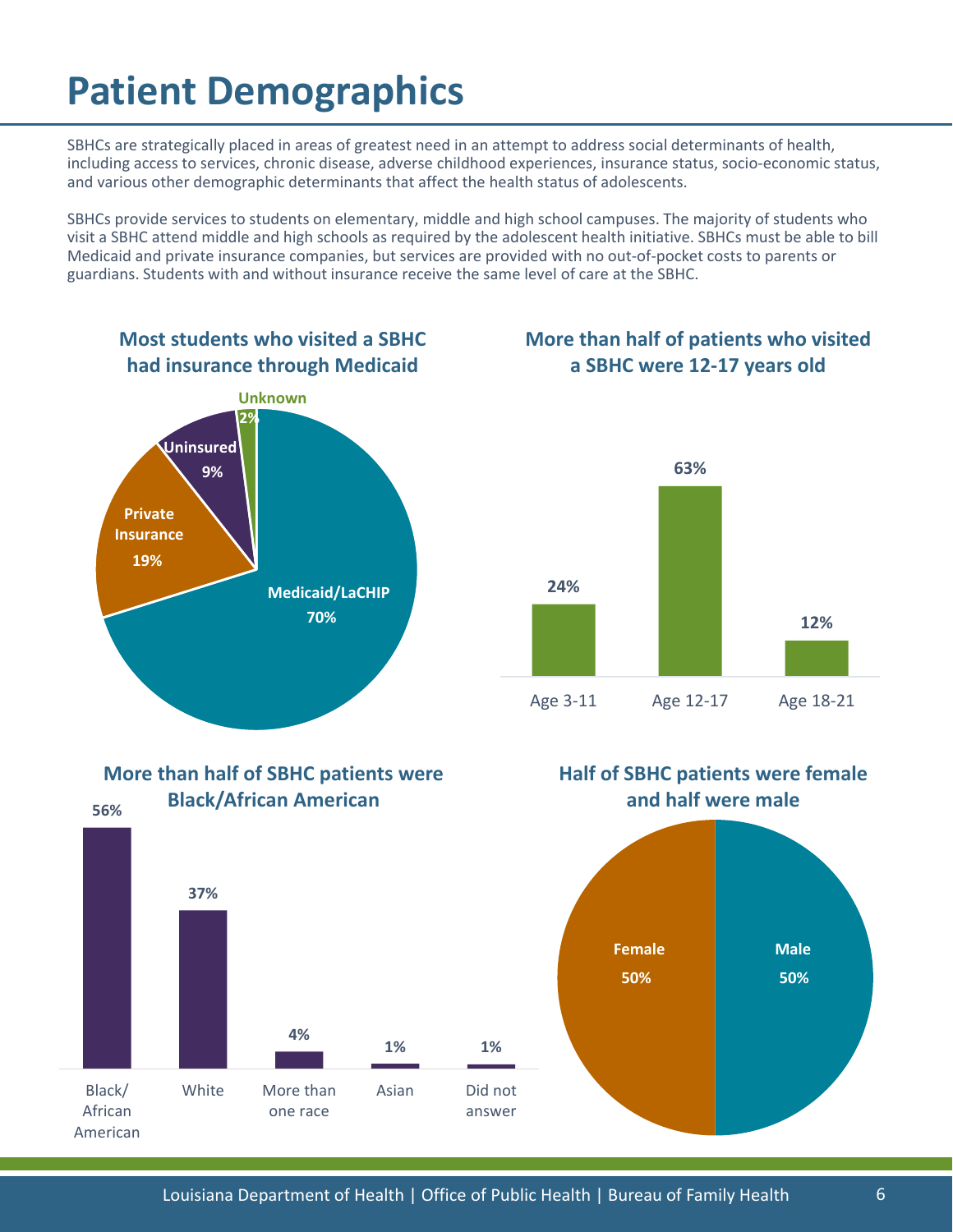### **Testimonials**

**"A few months ago my doctors were very concerned because I had lost a lot of weight (after receiving care in the hospital). The SBHC nurses helped me by weighing me every week and giving me my daily meds. I have now reached the weight goal that my doctors wanted and although I do not have to visit the health center every day, I still enjoy stopping by just to say hello."** 

**- SBHC Student**

**"I don't know what I would have done if SBHCs were not available."**

**- SBHC Parent**

**"As a teacher, it gives me great relief that they are there to treat everything from the small to big problems that our students experience. I use them frequently for advice when issues come up that are affecting my students."**

**- SBHC Teacher**

**"The health center is phenomenal, it's one of the best things I've seen on campus, the staff is so warm, sweet, and caring and they take excellent care of our students!!"**

**- SBHC Teacher**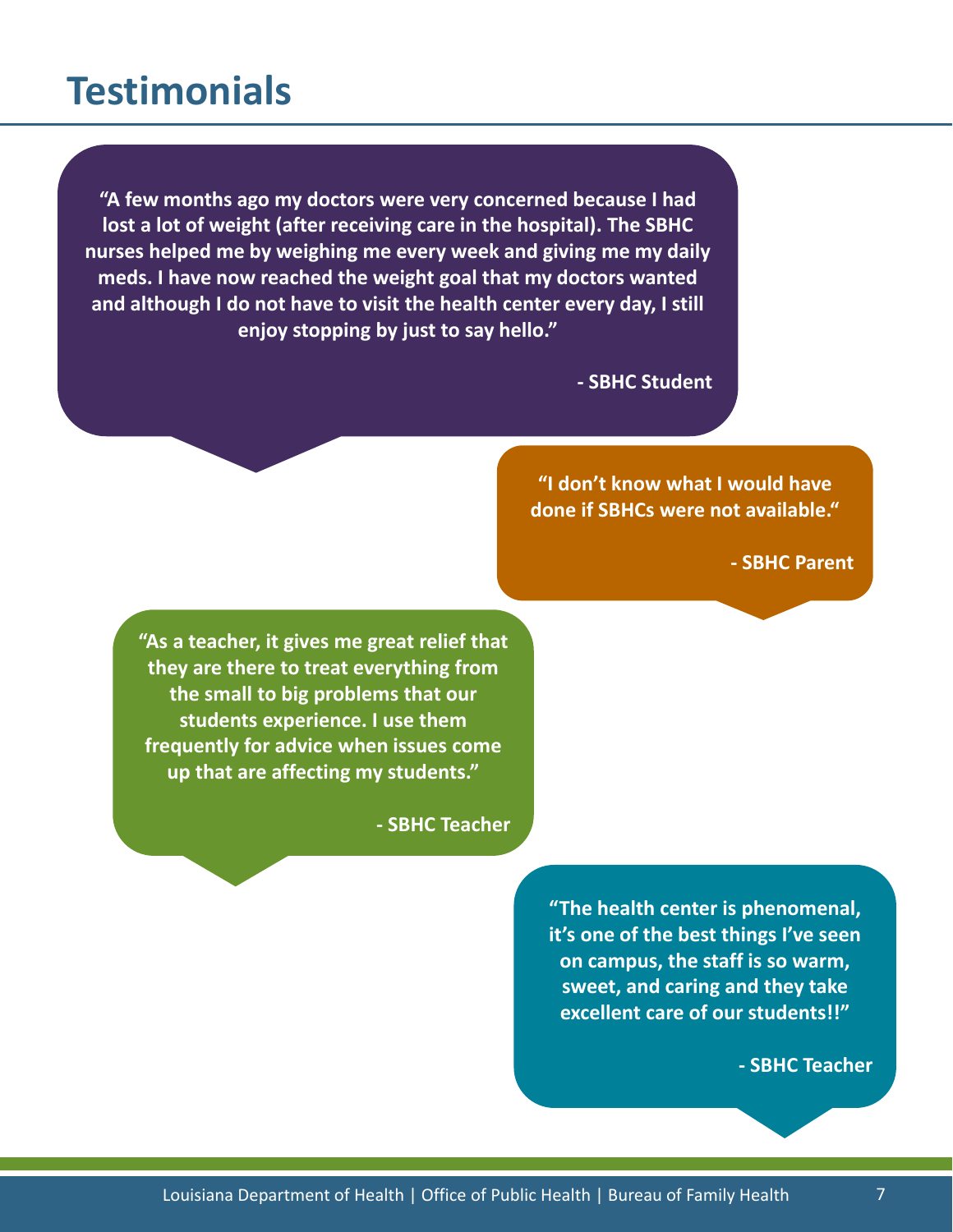### **Appendix: SBHC Locations by Region**

| <b>REGION</b> | <b>PARISH</b>        | <b>SCHOOL BASED HEALTH CENTER</b>                                                                                                                | # PER PARISH   |
|---------------|----------------------|--------------------------------------------------------------------------------------------------------------------------------------------------|----------------|
| Region 1      | Jefferson            | <b>Bonnabel High</b><br>John Ehret High<br>Riverdale High<br>West Jefferson High                                                                 | $\overline{4}$ |
|               | <b>Orleans</b>       | New Orleans Charter Science & Math                                                                                                               | $\mathbf{1}$   |
|               | St. Bernard          | <b>Chalmette SBHC</b>                                                                                                                            | $\mathbf{1}$   |
| Region 2      | East Baton Rouge     | <b>Broadmoor Senior High</b><br><b>Glasgow Middle</b><br>Glen Oaks High<br>Istrouma<br>Northeast High<br>Scotlandville Middle<br>Westdale Middle | $\overline{7}$ |
|               | East Feliciana       | <b>Clinton Middle Health Center</b>                                                                                                              | $\mathbf{1}$   |
|               | Pointe Coupee        | <b>STEM Academy of Pointe Coupee</b><br>Livonia High                                                                                             | $\overline{2}$ |
| Region 3      | <b>Saint Charles</b> | Albert Cammon Wellness Center-St. Rose                                                                                                           | $\mathbf{1}$   |
|               | Saint Mary           | West St. Mary                                                                                                                                    | $\mathbf{1}$   |
| Region 4      | Lafayette            | Carencro<br>Northside High                                                                                                                       | $\overline{2}$ |
|               | St. Martin           | <b>Breaux Bridge</b><br>Cecilia<br>St. Martinville                                                                                               | 3              |
| Region 5      | Allen                | Oakdale                                                                                                                                          | $\mathbf{1}$   |
|               | Calcasieu            | <b>Combre-Fondel Elementary</b><br>Ray D. Molo Middle<br><b>Washington-Marion Magnet High</b>                                                    | $\overline{3}$ |
|               | Cameron              | South Cameron High                                                                                                                               | $\mathbf{1}$   |
| Region 6      | Avoyelles            | <b>Avoyelles Public Charter</b><br>Avoyelles Sr. High                                                                                            | $\overline{2}$ |
|               | Grant                | <b>Grant Jr High</b><br>Pollock                                                                                                                  | $\overline{2}$ |
|               | Lasalle              | Jena Jr. High<br>Jena Sr. High                                                                                                                   | $\overline{2}$ |
|               | Rapides              | <b>Buckeye</b><br>Glenmora<br>Lessie Moore<br>Northwood<br>Pineville Jr High<br>Tioga Jr High<br>Tioga High School                               | $\overline{7}$ |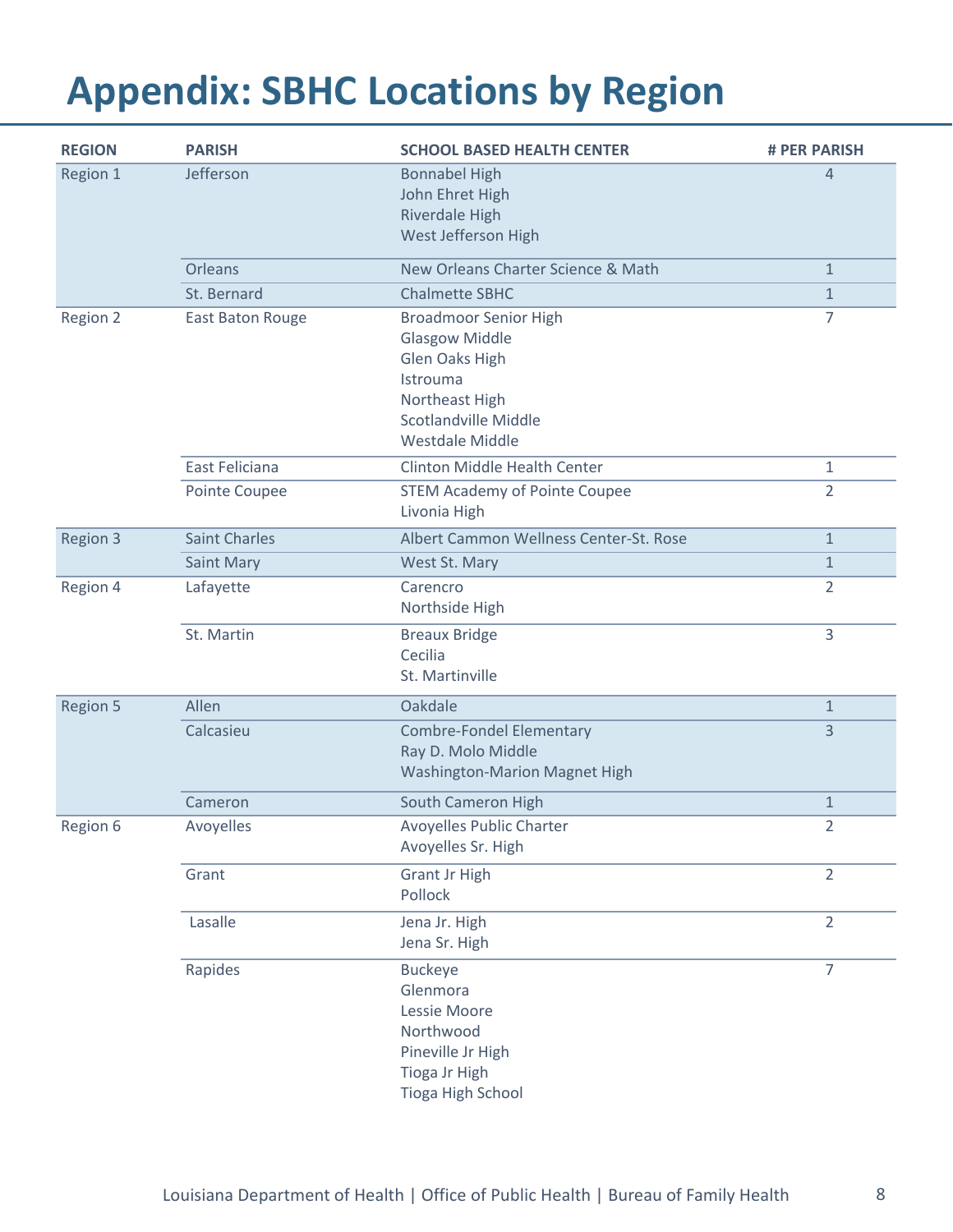### **SBHC Locations by Region (continued)**

| <b>REGION</b> | <b>PARISH</b> | <b>SCHOOL BASED HEALTH CENTER</b>             | <b># PER PARISH</b> |
|---------------|---------------|-----------------------------------------------|---------------------|
| Region 7      | Caddo         | <b>Atkins Elementary</b>                      | $\overline{4}$      |
|               |               | JS Clark Elementary                           |                     |
|               |               | <b>Linwood Public Charter</b>                 |                     |
|               |               | Woodlawn                                      |                     |
|               | Natchitoches  | Lakeview                                      | $\overline{4}$      |
|               |               | Natchitoches Central                          |                     |
|               |               | Marthaville                                   |                     |
|               |               | Provencal                                     |                     |
| Region 8      | Madison       | <b>Madison High</b>                           | $\mathbf{1}$        |
|               | Morehouse     | Morehouse Jr. High                            | $\mathbf{1}$        |
|               | Ouachita      | <b>Riser Middle</b>                           | $\overline{2}$      |
|               |               | West Monroe High                              |                     |
|               | Richland      | Delhi Community Health Center                 | $\overline{2}$      |
|               |               | <b>Richardson Medical Center</b>              |                     |
| Region 9      | Saint Helena  | Southeast Community Health Center-St. Helena  | $\overline{2}$      |
|               |               | Arts and Technology Academy                   |                     |
|               |               | Southeast Community Health Center- St. Helena |                     |
|               |               | <b>College and Career Academy</b>             |                     |
|               | Washington    | <b>Bogalusa</b>                               | $\mathbf{1}$        |
| 9             | 25            | 58                                            | 58                  |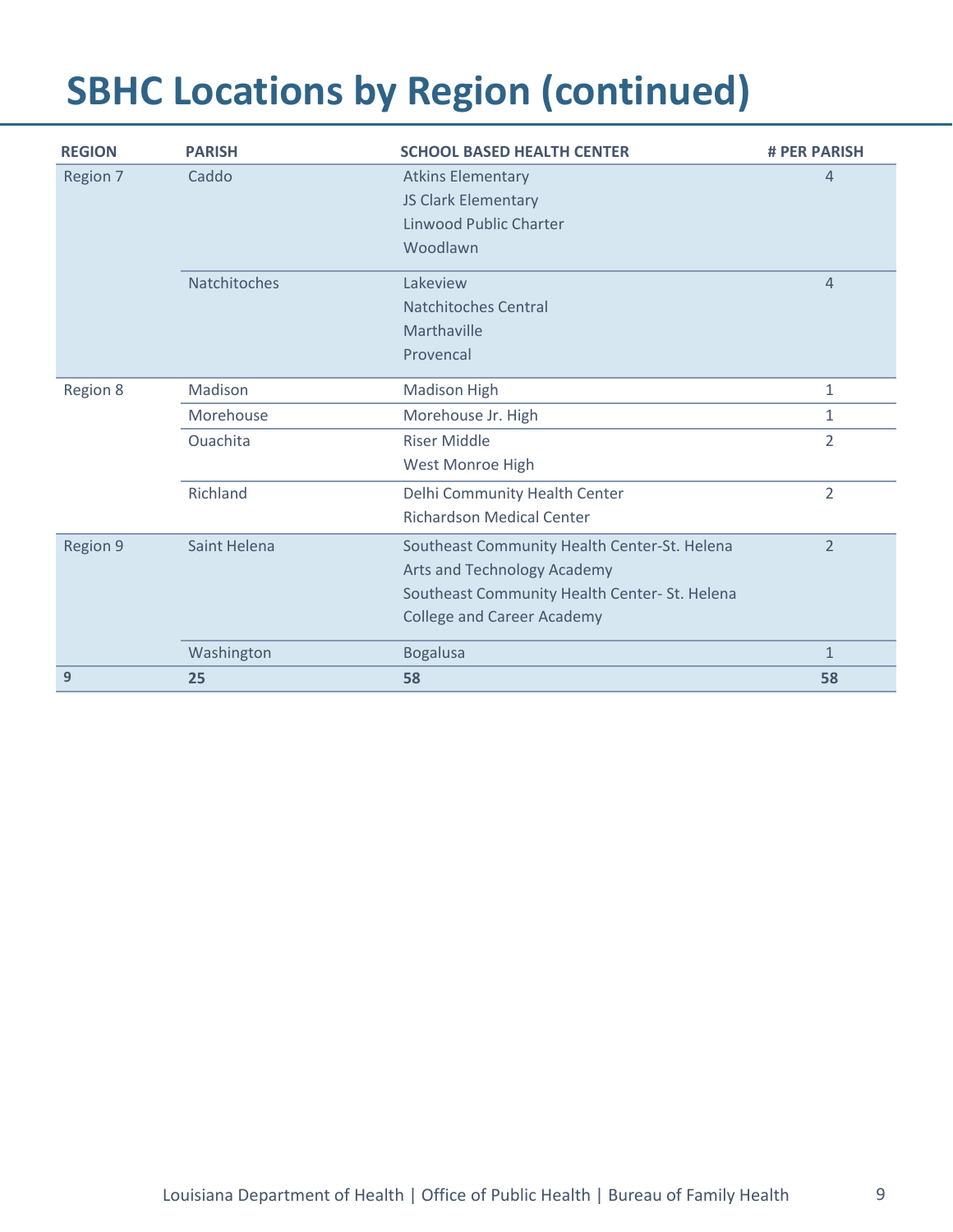### **Appendix: Regional Data 2020-21**

| <b>Region</b>                            | 1    | $\overline{2}$ | 3              | 4    | 5    | 6     | $\overline{7}$ | 8    | 9    |
|------------------------------------------|------|----------------|----------------|------|------|-------|----------------|------|------|
| <b>Reporting Measures</b>                |      |                |                |      |      |       |                |      |      |
| Number of SBHCs                          | 6    | 10             | $\overline{2}$ | 5    | 5    | 13    | $8\,$          | 6    | 3    |
| <b>Total Enrollment</b>                  | 8819 | 9011           | 1512           | 7615 | 2003 | 3590  | 9902           | 5038 | 1906 |
| <b>Total Registration</b>                | 5731 | 6937           | 1113           | 6463 | 1897 | 3304  | 8311           | 3765 | 1402 |
| <b>Registration Rate</b>                 | 68%  | 82%            | 70%            | 82%  | 95%  | 93%   | 86%            | 76%  | 74%  |
| <b>Total Unduplicated Students</b>       | 3453 | 2487           | 731            | 2856 | 1240 | 2339  | 5697           | 2306 | 1334 |
| Utilization Rate                         | 44%  | 33%            | 51%            | 38%  | 62%  | 69%   | 63%            | 49%  | 70%  |
| <b>Well-Child Visit Rate</b>             | 66%  | 48%            | 53%            | 58%  | 16%  | 40%   | 56%            | 58%  | 38%  |
| <b>Risk Assessment Screening Rate</b>    | 74%  | 67%            | 43%            | 64%  | 31%  | 40%   | 56%            | 53%  | 97%  |
| <b>BMI Screening Rate</b>                | 70%  | 90%            | 67%            | 74%  | 63%  | 81%   | 81%            | 86%  | 73%  |
| <b>BMI ≥85 Percentile Screening Rate</b> | 97%  | 100%           | 100%           | 94%  | 89%  | 100%  | 98%            | 99%  | 91%  |
| Depression Screening Rate                | 66%  | 58%            | 89%            | 53%  | 28%  | 34%   | 69%            | 81%  | 82%  |
| Chlamydia Screening Rate (F)             | 79%  | 35%            | 58%            | 85%  | 32%  | $0\%$ | 17%            | 59%  | 71%  |
| Chlamydia Screening Rate (M)             | 82%  | 50%            | 27%            | 86%  | 15%  | 0%    | 18%            | 57%  | 74%  |
| <b>Demographics</b>                      |      |                |                |      |      |       |                |      |      |
| <b>Insurance Type</b>                    |      |                |                |      |      |       |                |      |      |
| Medicaid/LaCHIP                          | 70%  | 67%            | 79%            | 68%  | 71%  | 69%   | 68%            | 79%  | 72%  |
| Private Insurance                        | 21%  | 23%            | 13%            | 24%  | 17%  | 16%   | 18%            | 16%  | 19%  |
| Uninsured                                | 8%   | 7%             | 8%             | 8%   | 11%  | 14%   | 10%            | 2%   | 7%   |
| Unknown                                  | 1%   | 2%             | 0%             | 0%   | 1%   | 1%    | 4%             | 2%   | 2%   |
| <b>Sex</b>                               |      |                |                |      |      |       |                |      |      |
| Female                                   | 50%  | 49%            | 49%            | 51%  | 49%  | 50%   | 48%            | 50%  | 57%  |
| Male                                     | 50%  | 51%            | 51%            | 49%  | 51%  | 50%   | 52%            | 50%  | 43%  |
| <b>Age Group</b>                         |      |                |                |      |      |       |                |      |      |
| Age 3-11                                 | 44%  | 23%            | 15%            | 24%  | 31%  | $1\%$ | 32%            | 36%  | 13%  |
| Age 12-17                                | 50%  | 62%            | 79%            | 58%  | 56%  | 64%   | 60%            | 60%  | 84%  |
| Age 18-21                                | 7%   | 15%            | 6%             | 18%  | 13%  | 34%   | 8%             | 5%   | 3%   |
| Race                                     |      |                |                |      |      |       |                |      |      |
| Native American or Alaska Native         | 0%   | 1%             | 0%             | 0%   | 1%   | 0%    | 0%             | 0%   | 1%   |
| Asian                                    | 1%   | 0%             | 0%             | 0%   | 3%   | 1%    | 2%             | 1%   | 1%   |
| <b>Black or African American</b>         | 35%  | 60%            | 71%            | 46%  | 55%  | 61%   | 51%            | 73%  | 63%  |
| Native Hawaiian/Other Pacific Islander   | 0%   | 0%             | 0%             | 0%   | 0%   | 0%    | 0%             | 0%   | 0%   |
| White                                    | 62%  | 35%            | 25%            | 53%  | 39%  | 29%   | 38%            | 23%  | 29%  |
| More than one race                       | 2%   | 3%             | 3%             | 0%   | 2%   | 7%    | 6%             | 2%   | 6%   |
| Refused                                  | 0%   | 1%             | 1%             | 1%   | 0%   | 1%    | 2%             | 0%   | 0%   |
| <b>Visits</b>                            |      |                |                |      |      |       |                |      |      |
| % Medical visits                         | 68%  | 58%            | 59%            | 66%  | 81%  | 74%   | 68%            | 69%  | 71%  |
| % Med visits that were annual well visit | 22%  | 25%            | 14%            | 16%  | 4%   | 8%    | 13%            | 20%  | 7%   |
| % Behavioral Health visits               | 32%  | 42%            | 41%            | 34%  | 19%  | 26%   | 32%            | 31%  | 29%  |

Louisiana Department of Health | Office of Public Health | Bureau of Family Health